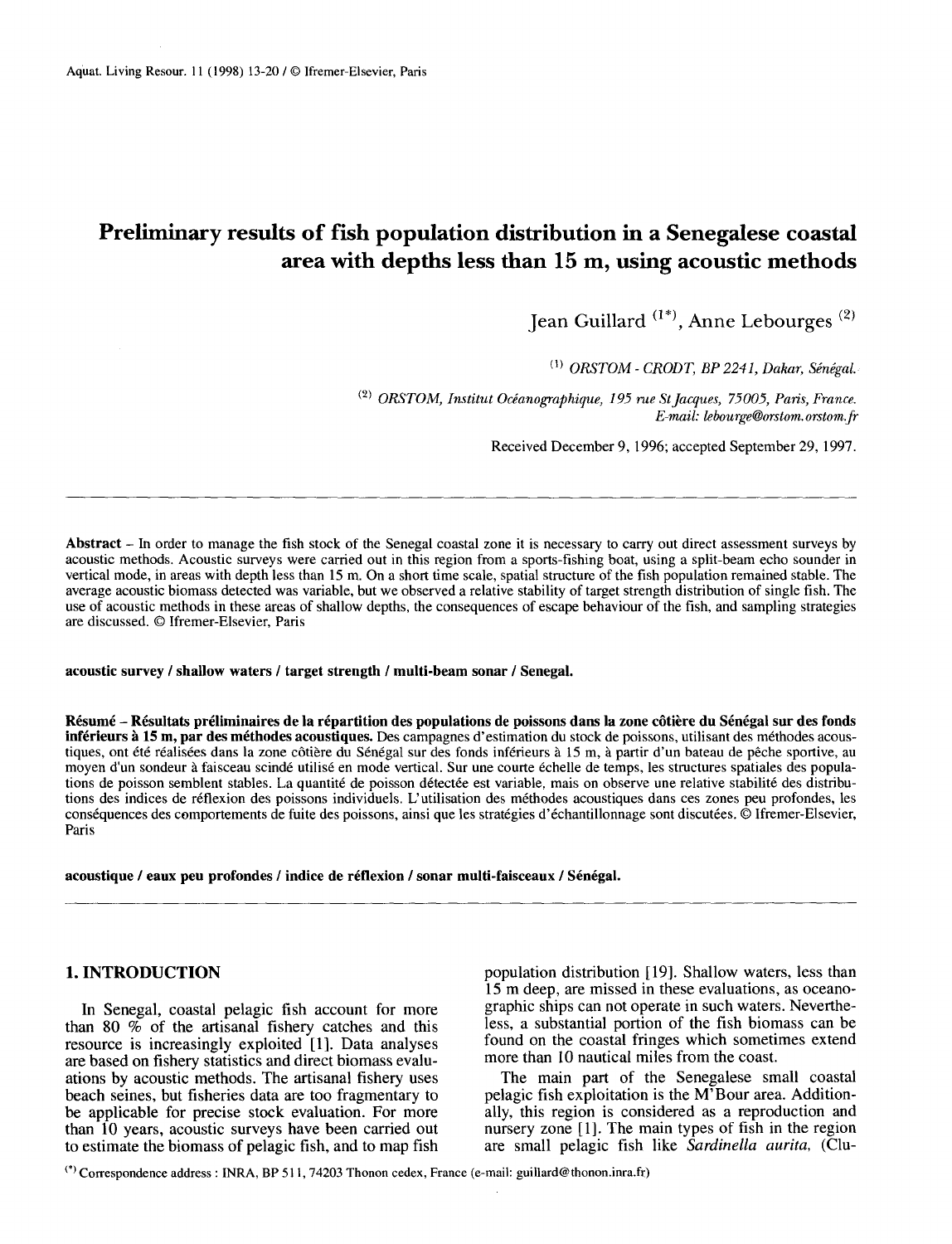peidae), *Trachurus trecae,* and *Trachurus trachurus* (Carangidae). *Sardinella aurita* migrate seasonally North - South, depending on their reproductive cycles which peak in May - June and October - November [5]; on the contrary *Sardinella maderensis* is more sedentary. The juveniles stay in the nursery zones for a year before migrating. Migration charts and zones of concentration have been identified [2].

The use of acoustic methods in shallow waters  $(\text{depth} < 15 \text{ m})$ , though still unusual, is increasing [9] [11, 10, 3], Acoustic surveys were undertaken in M'Bour area, in depth less than 15 m, and done monthly from December 94 up to August 1995. After a description of the material, and of the sampling strategies, results of the surveys are provided. Two types of results were obtained: acoustic biomass and target strength (T.S.) distributions of the fish populations, both in relative rather than absolute terms, because of the preliminary nature of this study. It is our aim to increase the knowledge about the fish stock distribution, give the difficulties and technical limitations of acoustic methods in shallow waters [9, 11].

# **2. MATERIAL AND METHODS**

The experiments were carried out from a sport-fishing boat equipped with a Global Positioning System. Its draught allows navigation in shallow depths. The acoustic device used was a SIMRAD EY500 splitbeam echo sounder, frequency 120 kHz, circular transducer, total beam angle  $9.1^\circ$  at  $-3$  dB, pulse length  $0.3 \text{ m} \cdot \text{s}^{-1}$ , Time Varied Gain amplifier, TVG 20 log R and 40 log R. Power was supplied from the boat electric batteries. The transducer was rigidly fixed at the right side of the boat between 0.50 m and 1.50 m below the surface for vertical mode emission. The 2 m depth layer below the surface was ignored (the surface - transducer distance, then the blind transducer zone) [13]. During each survey, calibrations were carried out by using a standard 120 kHz copper sphere, with the standard protocol recognised by Foote et al. [4], and the procedure defined by the EY500 sounder manual (SIMRAD, 1994). A calibration procedure was done in an experimental basin before the first survey. In addition, noise measurements at sea were carried out as recommended by the EY500 manual. The data were processed using SIMRAD EP500 analysis software, which generates results in echo integration units in  $m<sup>2</sup>$ . nautical mile<sup>-2</sup>, for the integrated echoes (termed Sa by SIMRAD). This is the acoustic biomass in terms of "area" reflected and has not been transformed to biomass in weight units. This is because the correction factor, the mean acoustic cross section per fish, was difficult to calculate in a multi-species environment whose species composition varied throughout the season. Furthermore, for the purpose of this paper it is not necessary to do so, as only relative biomass are required. Concerning biomass calculations, the threshold was set at  $-55$  dB. These levels were chosen during

readings in order to avoid ambient noises, and to only take fish into account. Careful scrutiny of the echograms was undertaken to ensure that only fish were considered, in situ and by replaying echograms. Single fish discrimination was done using EY500 parameters, recommended in noisy conditions. The single fish T.S. minimum value was fixed at  $-50$  dB. To accept a target as a single fish, the maximum number of consecutive missing pings in a track was set at one ping, and the minimum number of consecutive track was set at two pings. Only surveys with more than 100 single fish observed were analysed.

# **2.1. Sampling strategies**

Eleven sampling surveys were carried out over identical courses, night and day, from December 1994 to August 1995. Surveys were made monthly, only when weather conditions were approximately identical, i.e. moderate rough seas. The procedure was as follows: surveys started at 2-3 m depth, at about 4 p.m., and were run at a constant speed of about 4 knots towards the open sea. Every 15 min (1 nautical mile) direction was changed, at first parallel to and then perpendicular to the coast. We returned to shore when 15-20 m depths were reached. The survey ended normally between 2 and 4 a.m. The forth and back trips were often quite different due to currents. The sample length echointegration units, a sequence, i.e. the distance over which the echo integral is accumulated to give one sample, was 0.1 nautical mile.

To describe spatial distribution of fish biomass, 1/2 variograms [18] were calculated for each survey [20], The variogram measures the mean quadratic deviation between two points separated by a vectorial distance, *h,* and describe the spatial structures of the variable at different scales [26],

# **3. RESULTS**

#### **3.1. Estimates of acoustic biomass from split-beam data**

The results of different surveys are presented on maps of detected biomass in echointegration units  $(m<sup>2</sup>$  nautical mile<sup>-2</sup>). The sample length echointegration units are represented by proportional circles to observed acoustic biomass, centred on the middle of each sequence *(figure 1).* The shape of the histograms of biomass values *(figure 2)* is classical [13, 14]. Whatever the season, the histograms have a high percentage of low or zero biomass sampling units, and a very long distribution tail-off. The proportion of zero values varies very little  $(< 10\%$ ) apart from the March surveys, when the percentage was as high as 25 *%.* This low number of sequences without detection means that fish are distributed in the whole area. The extreme values to the right correspond to fish schools. Schools are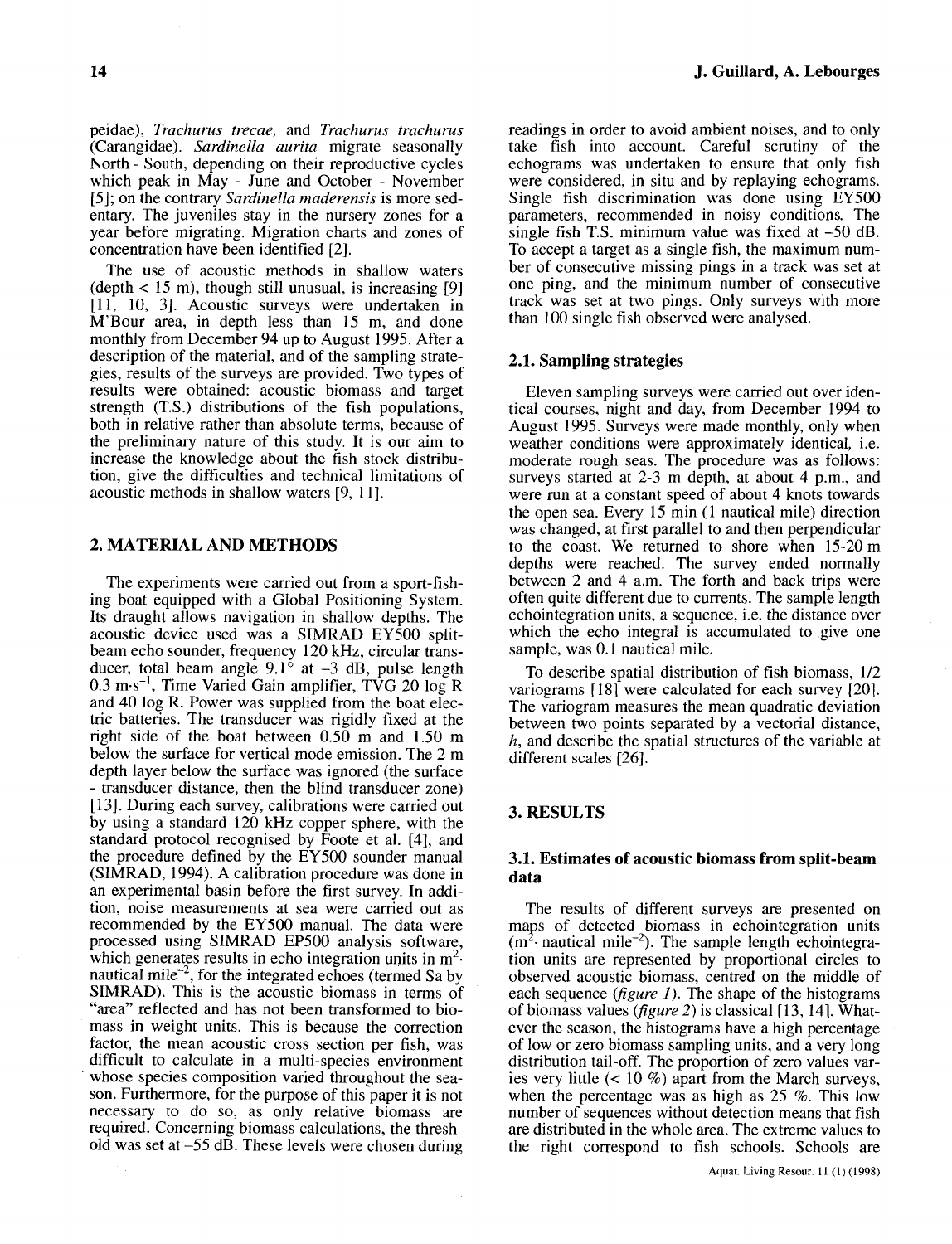# **Fish population distribution using acoustic method 15**

detected in all seasons, generally in small numbers, except in February where the number is great.

Estimation (arithmetic mean  $\pm$  SD) of acoustic biomass  $(m^2$  nautical mile<sup>-2</sup>) was calculated for the total number of runs of each survey (forth and back). *Table I* recapitulates results survey by survey. The coefficient of variation (standard deviation divided by mean) is always greater than 80 %. The mean detected acoustic biomass varies from 0.04 to 3.13 echo integration units *(figure 3).* Between two consecutive courses (forth and back) a Wilcoxon test allows the affirmation that there is no significant difference, at 5 % level, between the mean biomass observed of the two courses [25]. Furthermore if we examine the data of two surveys carried out over two consecutive days, the Wilcoxon test admits, at 5 % level, that there is no significant difference between the average acoustic biomass on the two days [25].

We examined data in order to test a hypothesis of the growth of the observed biomass over the course of the seasons *(figure 3).* The criteria is the average temperature of the surface water over a period of three days, determined by satellite observations supplied by the "Unité de Télédétection Informatique Sénégalaise". The hypothesis, at 5 % level, using the Cox and Stuart test [25], is accepted.

Out of 20 variograms *(figure 4),* 85 *%* show a flat rate, otherwise called "pure nugget effect", which represents an absence of spatial structure [18]. The echointegration runs are spatially independent of each other.

The three remaining variograms (14 February, 18 August return) are linear, with a strong nugget effect,



Figure 1. Examples of echointegration results (m<sup>2</sup>. nautical mile<sup>-2</sup>) (21 January and 18 August 1995) for the strata surface - bottom; each circle is proportional to the acoustic biomass detected during a distance unit (0.1 nautical mile).

Aquat. Living Resour. 11 (1) (1998)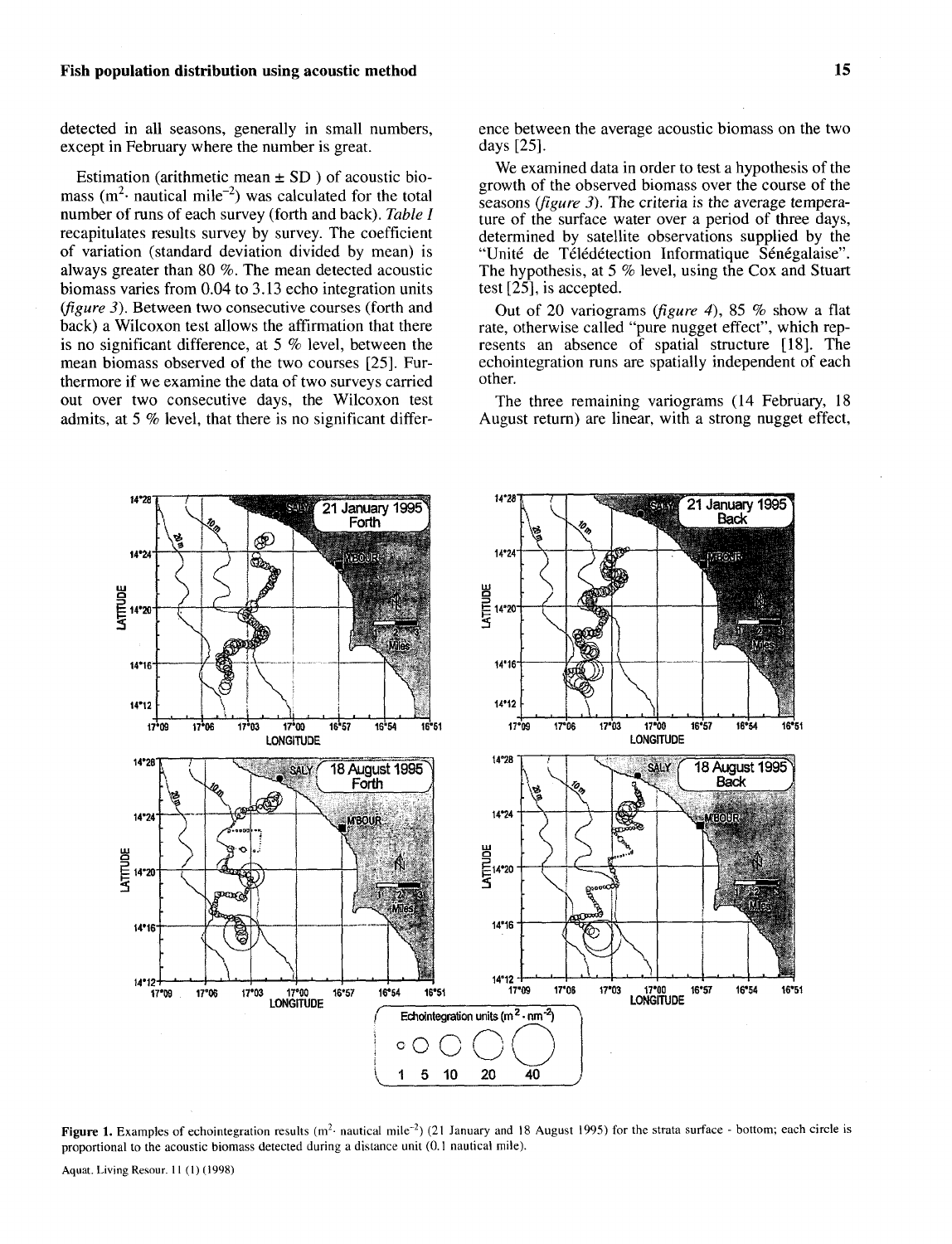

**Figure 2.** Examples of histograms of acoustic biomass classes, in echointegration units ( $m^2$ - nautical mile<sup>-2</sup>), for the strata surface - bottom, sample units of 0.1 nautical mile: surveys of the 15 February and 18 August 1995. The values are the median of each class, except for the first class (the zero values).

compared to the variance of the sample  $(> 50 \%)$ . The values of the variable change abruptly at a very small scale [26], except in the case of 18 August where there is a much greater continuity (nugget effect close to zero).

# **3.2. Target strength (T.S.) distribution from splitbeam**

The target strength described here are for fish where body aspect in the beam is unknown, and used as a "field estimate of target strength" rather than an attempt to determine fish sizes. T.S. frequency distributions were established for the different surveys *(figure* 5). Single fish were distributed between 2 m depth and bottom. There is no significant relation between single fish depth and individual T.S. values. If we consider the median T.S., estimated for each survey, it remains very close from one survey to another; the difference is less than 2 dB *(table II).*

If we divide the T.S. into 3 categories of size *(table III),* the medium class  $(-34$  dB to  $-42$  dB) has the majority, but the percentages of the other classes vary in time. In particular "large" fish (greater then -34 dB) increase in May and August. The percentage of small fish strongly increases for the trip made on the 29 March. In the cold season, fish seems to be larger near the coast, whereas in the hot season the opposite is true *(table II).* March was the only month to show a lower modal T.S.

#### **4. DISCUSSION**

These results are too fragmentary to be considered as the normal fish population distribution, and have to be analysed only like a first indication of the spatial structures of fish population in the Senegalese coastal area. Thus, it is not possible to compare the distribution of acoustic biomass observed during these experiments with the maps described in literature [2, 1], as they only take into consideration zones of depths greater than 15 m. The strongest concentrations are mapped near the coast in the cold season, whereas our results indicate the opposite.

The acoustic biomass detected is not significantly different between two consecutive surveys. Apart from 21 April, when surveys were along the coast, the estimated acoustic biomass of forth and back were very different (1.86 and 0.40), perhaps partly due to fish migrating with the tide.

The influence of schools on stock levels estimations has already been shown [6, 14]. Their presence or absence can alter the average of estimations by a considerable amount. In shallow waters the problem is identical, but it appears that in zones close to the coast, schools are few.

It is difficult in the case of a population of multi-specific fish, such as that found in Senegalese waters, to address relationships between T.S. and real size. Despite the fact that this parameter is dependent on size and varies over the course of the seasons [16], we can still observe trends and try to make a size classification. Median T.S. vary slightly through the course of season, except in March. But this phenomena is perhaps induced by an under-sampling; there were only 105 targets, whereas in other cases the number is greater.

Acoustic observations are often biased by escape phenomena due to the reactions of the fish on the approach of the boat [15, 7], This behaviour is dependent on numerous factors linked with the environment (season, luminosity, etc.), fishing, types of boat, and the consequences upon the estimations of population and spatial distribution are obviously fundamental. In shallow waters this problem is even more important because the sampled layer is low and that the disturbances can affect the total amount of fish present. Avoidance can be divided into two categories - horizontal and vertical. In Gerlotto and Fréon's opinion [8] horizontal avoidance is minimal, as the schools escape in the axis of the boat, trapped by the shadow of the acoustic cone. According to Soria [22], fish dive at night only in the presence of distinct luminosity or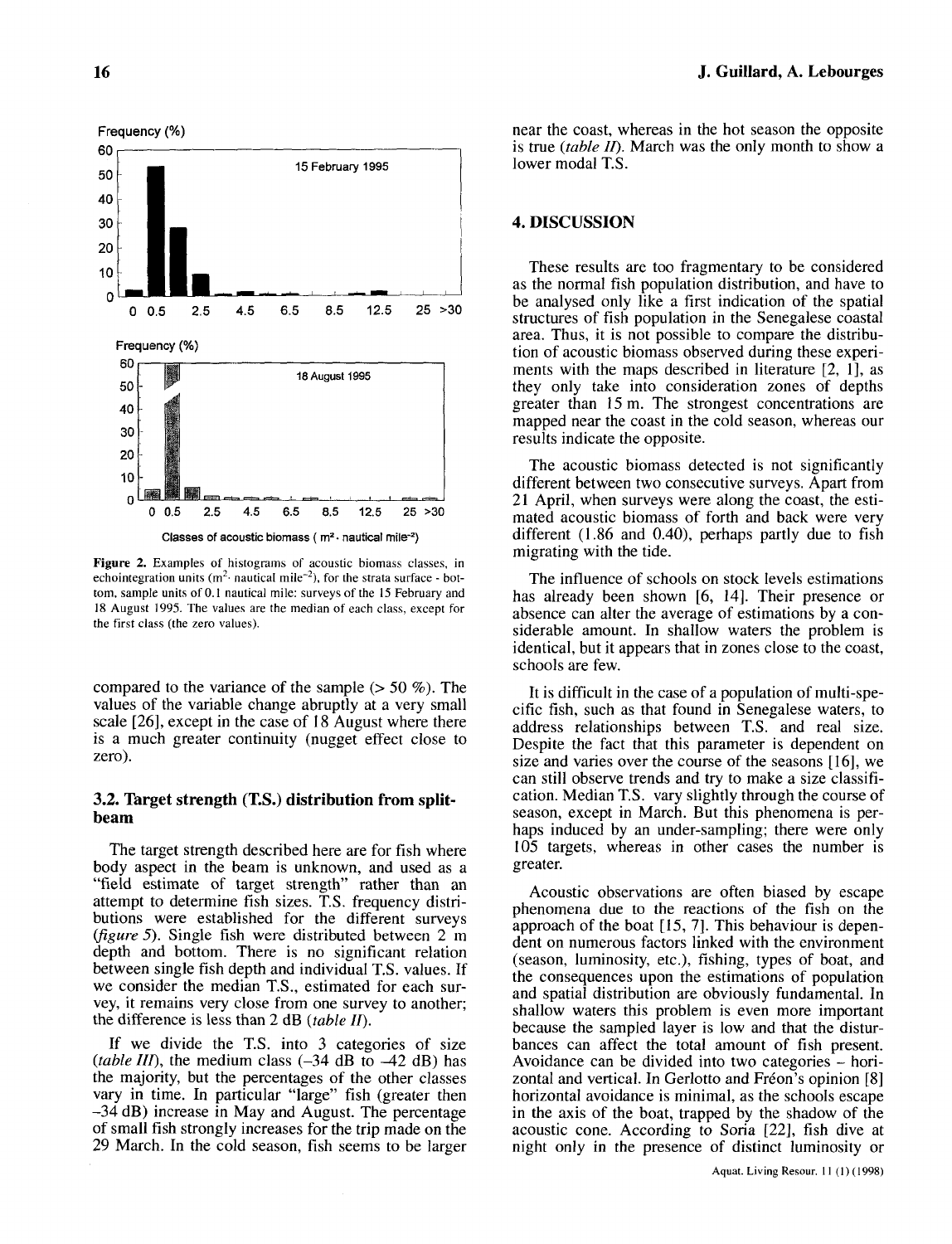# **Fish population distribution using acoustic method 17**

|             | Date            | Number<br>of runs | Max.  | Min.<br>$m^2$ nautical mile <sup>-2</sup> | Mean | <b>SD</b> | SD/Mean |
|-------------|-----------------|-------------------|-------|-------------------------------------------|------|-----------|---------|
| Forth       | 8 Dec. 1994     |                   |       |                                           |      |           |         |
| Back        | Full moon $+6$  | 30                | 27.75 | 0.00                                      | 2.57 | 5.33      | 207     |
| Forth       | 18 Jan. 1995    | 74                | 61.56 | 0.00                                      | 3.13 | 7.85      | 250     |
| Back        | Full moon $+2$  |                   |       |                                           |      |           |         |
| Forth       | 20 Jan. 1995    | 77                | 11.56 | 0.00                                      | 1.38 | 1.99      | 144     |
| <b>Back</b> | Full moon $+4$  | 152               | 4.99  | 0.00                                      | 0.88 | 0.89      | 101     |
| Forth       | 21 Jan. 1995    | 95                | 5.46  | 0.00                                      | 1.25 | 1.16      | 92      |
| Back        | Full moon $+5$  | 104               | 10.33 | 0.25                                      | 1.88 | 1.97      | 104     |
| Forth       | 14 Feb. 1995    | 140               | 6.36  | 0.00                                      | 0.74 | 0.95      | 128     |
| Back        | Full moon $-1$  | 187               | 5.81  | 0.00                                      | 0.82 | 1.10      | 134     |
| Forth       | 15 Feb. 1995    | 100               | 13.29 | 0.00                                      | 1.39 | 2.04      | 146     |
| Back        | Full moon       | 46                | 2.00  | 0.00                                      | 0.53 | 0.48      | 90      |
| Forth       | 29 Mar. 1995    | 123               | 1.95  | 0.00                                      | 0.23 | 0.38      | 165     |
| Back        | Full moon $+13$ | 126               | 0.87  | 0.00                                      | 0.14 | 0.17      | 120     |
| Forth       | 30 Mar. 1995    | 117               | 0.60  | 0.00                                      | 0.05 | 0.10      | 200     |
| <b>Back</b> | Full moon $+14$ | 142               | 0.27  | 0.00                                      | 0.07 | 0.06      | 85      |
| Forth       | 21 Apr. 1995    | 84                | 37.92 | 0.03                                      | 1.86 | 6.08      | 326     |
| Back        | Full moon $+5$  | 103               | 12.42 | 0.00                                      | 0.40 | 1.70      | 425     |
| Forth       | 30 May 1995     | 51                | 4.73  | 0.05                                      | 0.56 | 0.76      | 135     |
| Back        | Full moon $+15$ | 124               | 15.08 | 0.00                                      | 0.50 | 1.62      | 324     |
| Forth       | 18 Aug. 1995    | 112               | 28.61 | 0.00                                      | 0.92 | 3.08      | 334     |
| Back        | Full moon $+8$  | 117               | 31.66 | 0.00                                      | 1.00 | 3.69      | 369     |

Table I. Echointegration runs using the split-beam echosounder, in echointegration units (m<sup>2</sup>-nautical mile<sup>-2</sup>).



**Figure 3.** Evolution of mean acoustic biomass, in echointegration units  $(m<sup>2</sup>$  nautical mile<sup>-2</sup>). The surfaces in white correspond to the season with a water surface temperature less than 20 °C, in grey more than 24 °C, and in black between 20 °C and 24 °C.

Aquat. Living Resour. 11 (1) (1998)



Figure 4. Examples of variograms (echointegration units: m<sup>2</sup>· nautical mile-2) calculated for all the strata and fitted model [flat variogram (20 January 1995) and linear variogram (14 February 1995)].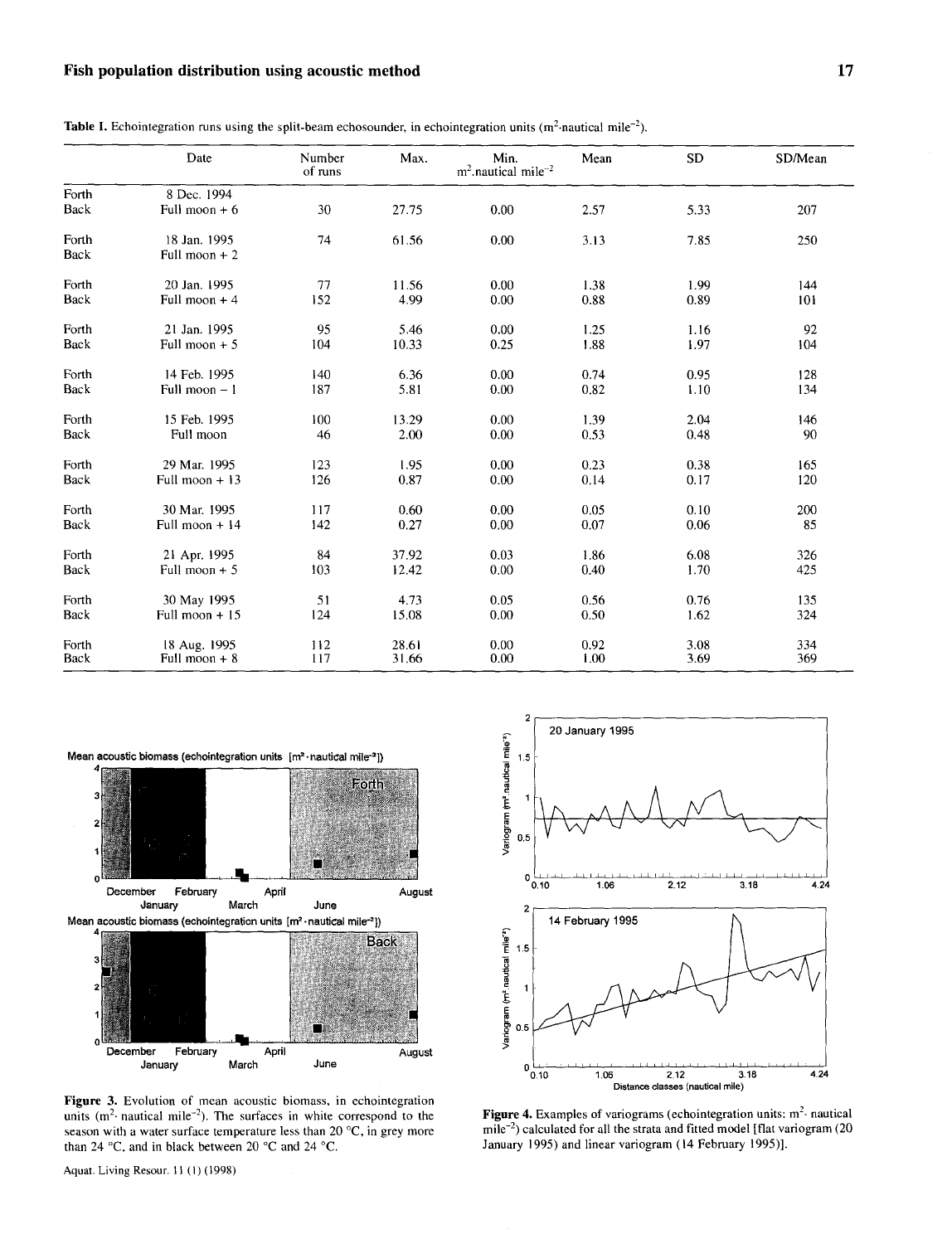

**Figure 5.** Examples of target strength distributions of single fish by classes of 2 dB, forth and back, depth less than 10 m (white bar) and more than 10 m (black bar), from split-beam data (21 January, 30 May and 18 August 1995).

large audible disturbances. In this case, when the fish dive, the incidental angle will alter and the T.S. will have a lower average value [12].

Within the different sets of data it is not noticeable that the T.S. are weaker in the surface layers, where the avoidance behaviour should be greater. The different analyses of avoidance behaviour are difficult to quantify in terms of percentage of population which escape to detection in vertical emission. We can only conclude on a phenomenon which underestimates the biomass present, but which only affects a fraction of the biomass, particularly for schools.

Because of problems caused by inaccurate TVG start and a transceiver delay, results of EY500 sounder in the near layers have to be treated with caution [17]. Furthermore problems can come from badly discerned targets (i.e. one target confused with two close targets) [24], or from a position within the range giving very variable results (slight movement of the phase, fish seen partially, targets considered as spot despite the distance to the transducer is of the same size category). The narrow angle of the transducer only allows a short sighting of the fish. The discriminatory criteria of individual targets with a minimum of two emissions, is obviously weak, but operations in shallow depths prevents the increase of this criteria. In these data, more than 70 % of detected targets were hit only twice. With larger discriminatory criteria, the number of targets would be insignificant.

The use of the transducer on a towed body would improve data acquisition. A multi-range RESON SEABAT 6012 sonar [23], frequency 455 kHz, pulse length 0.06 ms, composed of 60 transducers of 1.5° at  $-3$  dB hence covering an area of  $90^\circ$  in the vertical plane and 15° horizontally was used simultaneously with the SIMRAD EY500 sounder for the January to March surveys. The sonar RESON partially solves avoidance and escape phenomena by observing fish

| Depth           | 18 Jan. | 20 Jan. | $21$ Jan. | 29 Mar. | 30 Mar. | $21$ Apr. | 30 May  | 18 Aug. |
|-----------------|---------|---------|-----------|---------|---------|-----------|---------|---------|
| Forth           |         |         |           |         |         |           |         |         |
| < 10 m          | $-39.5$ | $-38.8$ | $-39.2$   | $-43.8$ |         |           | $-42.2$ | $-41.1$ |
| $>10 \text{ m}$ | $-40.6$ | $-41.6$ | $-42.0$   | $-43.7$ |         |           | $-39.9$ | $-40.9$ |
| <b>Back</b>     |         |         |           |         |         |           |         |         |
| < 10 m          |         | $-41.5$ | $-41.0$   | $-44.3$ | $-42.1$ | $-42.7$   | $-41.6$ | $-40.4$ |
| $>10 \text{ m}$ |         | $-42.0$ | $-42.2$   | $-43.8$ | $-42.2$ |           | $-39.8$ | $-41.5$ |

**Table II.** Median target strength (in dB) for all the surveys, when the number of single fish detections is more than 100.

Table III. Percentage of detected target for target strength classes defined for all the surveys: Large  $\leq -34$  dB;  $-34$  dB < medium < -44 dB; small  $\geq -44$  dB.

| Target strength<br>classes | 18 Jan. | 20 Jan. | $21$ Jan. | 29 Mar. | 30 Mar. | 21 Apr. | 30 May | $18$ Aug. |
|----------------------------|---------|---------|-----------|---------|---------|---------|--------|-----------|
| Forth                      |         |         |           |         |         |         |        |           |
| Large                      | 11.5    | 14.6    | 4.5       | 0.5     |         |         | 18.9   | 15.1      |
| Medium                     | 72.2    | 68.5    | 73.0      | 51.4    |         |         | 56.4   | 54.6      |
| Small                      | 16.2    | 16.7    | 22.4      | 48.1    |         |         | 24.7   | 30.3      |
| Back                       |         |         |           |         |         |         |        |           |
| Large                      |         | 5.5     | 5.0       | 1.2     | 2.7     | 2.5     | 18.6   | 15.1      |
| Medium                     |         | 64.3    | 65.0      | 42.8    | 67.0    | 65.0    | 52.8   | 51.2      |
| Small                      |         | 30.1    | 30.0      | 56.0    | 30.4    | 32.5    | 28.5   | 33.6      |

Aquat. Living Resour. 11 (1) (1998)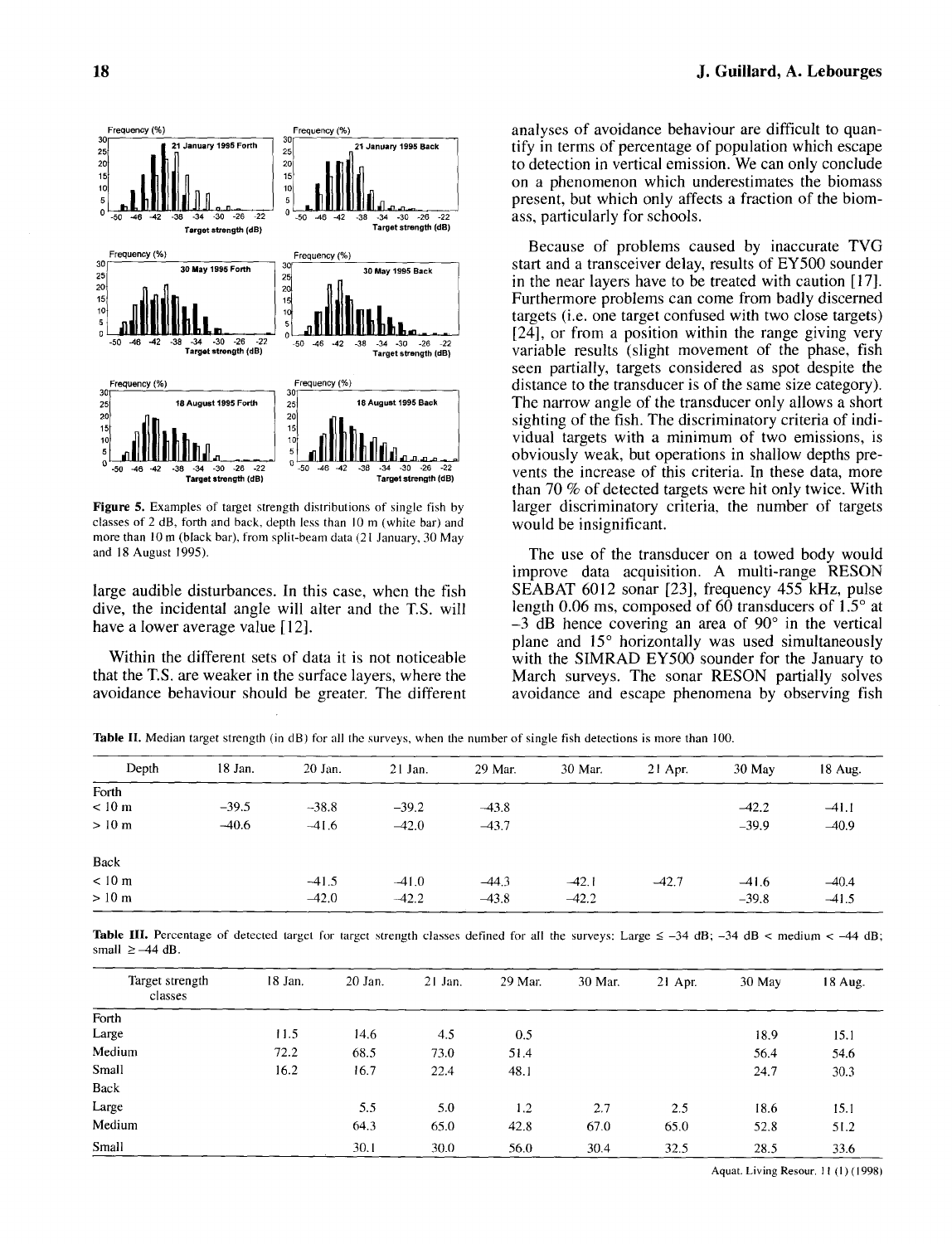and schools at a certain distance from the boat. We found that present technology of the multi-range sonar posed interpretation problems, but is very promising in fish population studies in shallow waters, as in the case of the elliptical transducer. These new developments mean that shallow waters will be more easily studied in the future.

### **5. CONCLUSION**

The improvements of recent technology in sonar mean that even in shallow waters acoustic techniques allow a picture of the fish populations present, in terms of acoustic biomass and acoustic size distribution. Even if some difficulties have been demonstrated by Ona et al. [17] in EY500 data in the near layers, we can try to analyse them, with caution, and knowing that there are some potential bias. In examining the T.S.

data by class, we can obtain a rough idea of size structures and their evolution. The image obtained is biased by the escape behaviour of the fish which is only partially known, especially its variability in time when carrying out surveys in different seasons.

The fish biomass observed in these areas are very variable with time, with a pronounced difference between the seasons. It seems that the biomass present remain relatively stable over short periods. Size distribution remains also relatively constant during the course of an annual cycle, whereas migration phenomena linked to reproduction led us to imagine other schemas; there will be a renewal of fish on the coast and fish are found everywhere. Surveys in geographical areas stretched out for example, over a week during "characteristic" seasonal periods, will enable better exploration of these spatial structures and compare with the artisanal catches.

### **Acknowledgements**

We wish to thank Mr D. Touré, director of Centre de Recherches Océanographique de Dakar-Thiaroye, for giving us the opportunity to work with his Institute; B. Samb for his help in the realisation of this work, and I Sow for his very helpful participation of all field experiments.

#### **REFERENCES**

- [1] Barry-Gérard M., Kebe M., Thiam M., Exploitation des ressources halieutiques côtières dans les eaux sous juridiction sénégalaise, in: Actes de l'Atelier de Gorée du 27-29 juillet 1992, Gestion des ressources côtières et littorales du Sénégal. Diaw A. T. (ed.), UICN-ISRA-IFAN Dakar, 1993, pp. 291-310.
- [2] Boëly T., Chabanne J., Fréon P., Schémas migratoires, aires de concentrations et périodes de reproduction des principales espèces de poissons pélagiques côtiers dans la zone sénégalo-mauritanienne, in: Rapport du groupe de travail ad hoc sur les poissons pélagiques côtiers ouest-africains de la Mauritanie au Liberia (26 °N à 5 °N). Dakar, Sénégal COPACE/PACE sér. 78.10, 1978, pp. 63-70.
- [3] Duncan A., Kubecka J., Patchiness of longitudinal fish distributions in a river as revealed by a continous hydroacoustic survey, ICES J. Mar. Sci. 53 (1996) 161- 165.
- [4] Foote K.H., Knudsen H.P., Vestnes G., MacLennan D.N., Simmonds E.J., Calibration of acoustic instruments for fish density estimation: a praticai guide, ICES Coop. Res. Rep., 1987, 144 p.
- [5] Fréon P., Réponses et adaptations des stocks de clupéidés d'Afrique de l'Ouest à la variabilité du milieu et de l'exploitation : analyse et réflexion à partir de l'exemple du Sénégal. Thèse dr. Etat, Univ. Aix-Marseille II (1988) 284 p.
- [6] Fréon R, Gerlotto F., Misund O.A., Consequences of fish behaviour for stock assessment, ICES Mar Sci. Symp. 196 (1993) 190-195.
- [7] Fréon P, Soria M., Mullon C., Gerlotto R, Diurnal variation in fish density estimates during acoustic surveys in relation to spatial distribution and avoidance reaction, Aquat. Living Resour. 6 (1993) 221-234.
- [8] Gerlotto F., Fréon P, Some elements on vertical avoidance of fish schools to vessel acoutic surveys, Fish. Res. 14(1990) 251-259.
- [9] Gerlotto F., Claro R., Hemandez-Corujo C., Garcia-Arteuga J.P., Una metodologia para la evaluacion de los recursos pesqueros por hidroacustica en aguas someras, Sci. Mar. 56 (1992) 309-319.
- [10] Guillard J., Boët P, Gerdeaux D., Roux R, Application of mobile acoustic techniques fish survey in shallow water: the river Seine, Regul. Riv. Res. Manag. 9 (1994) 121-126.
- [11] Kubecka J., Duncan A., Butterworth A., Echo counting or echo integration for fish biomass assessment in shallow waters, Proc. Europ. Conf. Underwater Acoustics. Luxembourg, 14-18 sept. 1992. Weydert M. (ed.), Elsevier, 1992, pp. 129-132.
- [12] Love R.H., Target strength of an individual fish at any aspect, J. Acoust. Soc. Am. 62 (1977) 1397-1403.
- [13] MacLennan D.N., Simmonds E.J., Fisheries acoustics. Chapman and Hall, London, 1992, 325 p.
- [14] Marchai E., Petitgas P, Precision of acoustic fish abundance estimates: separating the number of schools from the biomass in the schools, Aquat. Living Resour. 6 (1993) 211-219.